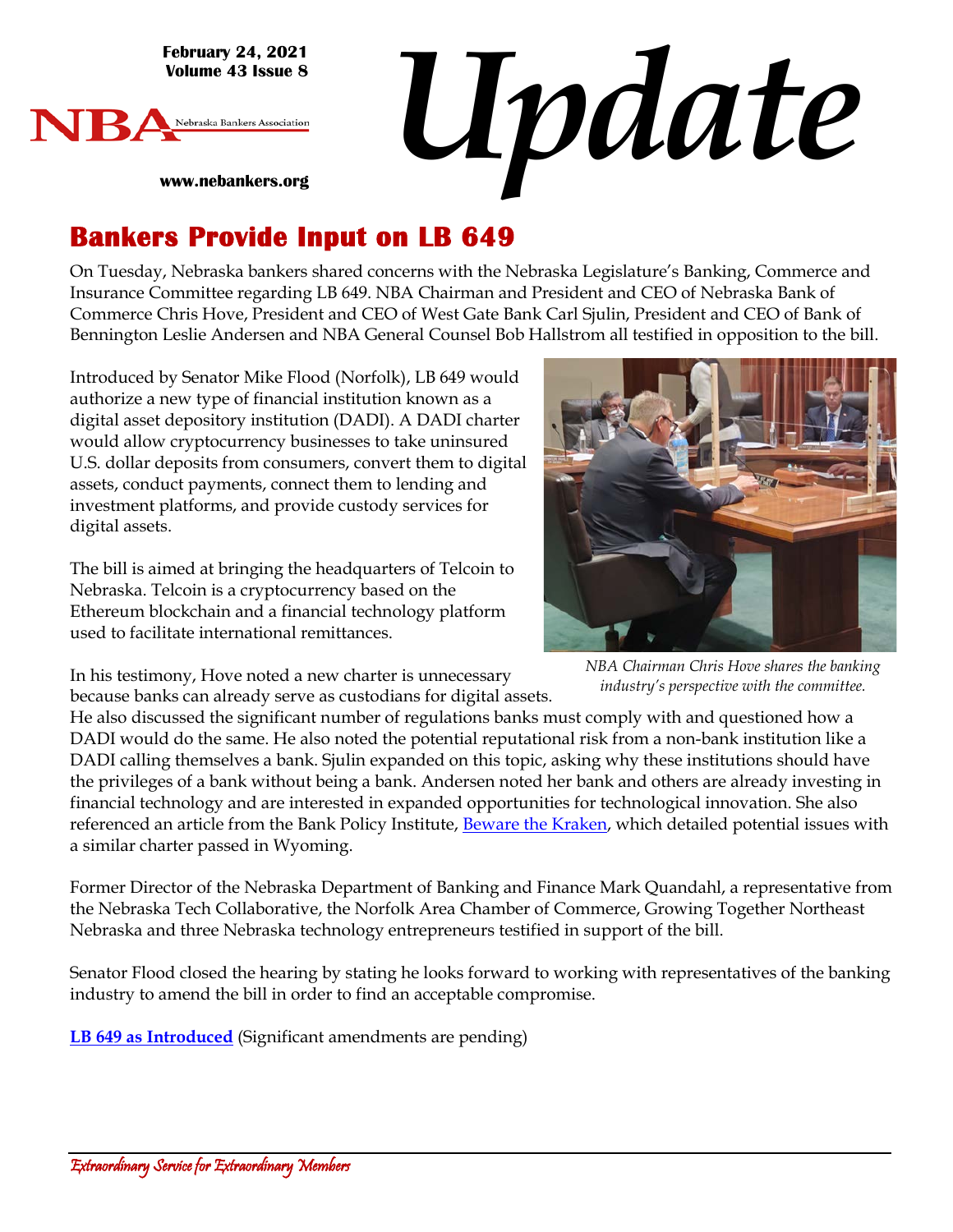## **Paycheck Protection Program Updates**

#### *Fortenberry, Kind Introduce PPP Fix for Ag Producers*

Representatives Jeff Fortenberry (R-NE) and Ron Kind (D-WI) introduced legislation to expand Paycheck Protection Program (PPP) eligibility for farmers and ranchers. The bill would ensure partnerships and limited liability companies are eligible for PPP loans. **[Read the Bill](https://kind.house.gov/sites/kind.house.gov/files/02232021_Paycheck_Protection_Clarification_for_Producers_Act.pdf)**

#### *Program Changes*

The White House announced several Paycheck Protection Program (PPP) changes aimed at small businesses. Among the changes:

- Provide an exclusive 14-day window when only businesses with fewer than 20 employees are eligible to apply.
- Set aside \$1 billion for PPP loans for sole proprietors, independent contractors and self-employed individuals in low-to-moderate-income areas and revise the loan calculation formula for these applicants.
- Eliminate a rule restricting businesses at least 20% owned by an individual who was arrested for or convicted of a felony related to financial assistance fraud in the previous five years or any other felony within the previous year; the restriction will only apply to businesses with applicants or owners who are incarcerated from receiving PPP loans.
- Eliminate a rule restricting businesses at least 20% owned by an individual who is delinquent on student debt from receiving PPP loans.
- Clarify that non-citizens may apply using individual taxpayer identification numbers.

### **[Read More](https://www.whitehouse.gov/briefing-room/statements-releases/2021/02/22/fact-sheet-biden-harris-administration-increases-lending-to-small-businesses-in-need-announces-changes-to-ppp-to-further-promote-equitable-access-to-relief/)**

#### *Funding*

About \$150 billion in PPP funds remain available. As of Feb. 21, 33,962 PPP loans for a total of \$1.2 billion have been approved in Nebraska.

### **[Learn More](https://www.sba.gov/sites/default/files/2021-02/PPP_Report_Public_210221-508.pdf)**

## **Proposed Call Report Changes**

The Federal Financial Institutions Examination Council proposed several temporary changes to the Call Report to provide relief to banks with under \$10 billion in assets. The changes apply to FFIEC 031, FFIEC 041 and FFIEC 051 Call Reports and will allow banks to use the lesser of the total consolidated assets reported in its Call Report as of Dec. 31, 2019, or June 30, 2020, when determining whether the institution has crossed certain total asset thresholds to report additional data items in its Call Reports for report dates in calendar year 2021.

These thresholds include the \$5 billion threshold for limiting eligibility to use the FFIEC 051 version of the Call Report, and the \$100 million, \$300 million, \$1 billion, and \$10 billion thresholds for reporting certain additional data items in the Call Reports. This relief will be allowed only for calendar year 2021.

The agencies will also permit banks that temporarily exceed the \$10 billion total asset threshold to use the community bank leverage ratio framework in Call Report Schedule RC-R from Dec. 31, 2020, through Dec. 31, 2021, provided they meet the other qualifying criteria for this framework. Comments on the Call Report changes will be accepted for 60 days.

**[Read the Notice](https://www.fdic.gov/news/financial-institution-letters/2021/fil21008.html)**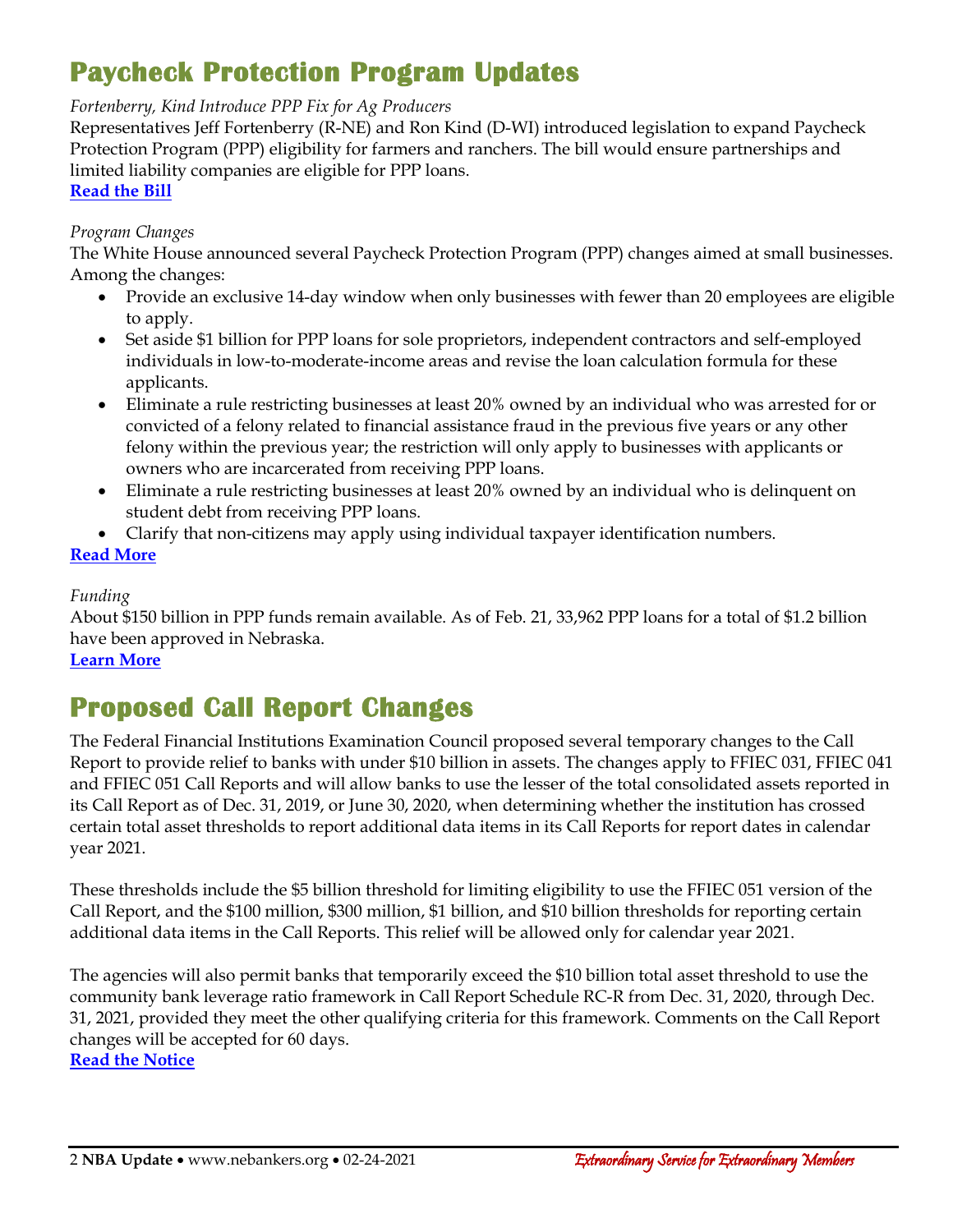## **Qualified Mortgage Compliance Deadlines**

As the Consumer Financial Protection Bureau (CFPB) considers whether to revisit its recent final rules regarding the definition of Qualified Mortgage and the establishment of a "seasoned QM" category of loans, it issued a statement addressing the compliance deadlines associated with these rules. The statement also addresses the temporary "GSE patch" that was set to expire on the compliance date of the General QM final rule. In addition, the CFPB also updated its small entity compliance guide and other compliance aids on the QM rule.

#### **[Read the Notice](https://www.fdic.gov/news/financial-institution-letters/2021/fil21008.html) [Access the Compliance Materials](https://www.consumerfinance.gov/compliance/compliance-resources/mortgage-resources/ability-repay-qualified-mortgage-rule/)**

## **Economic Inclusion and Mobility for all Nebraska Families**

The NBA, the Federal Deposit Insurance Corporation, Nebraska Independent Community Bankers and Nebraska Council on Economic Education will host a webinar on the importance of low-cost transaction and savings accounts. Experts will outline successful outreach from banks and community-based organizations working in partnership to increase the financial capability of Nebraska families by opening transaction and savings accounts to promote a saving habit and establish emergency savings. The webinar is April 14, 1:30 to 3:00 p.m. CDT.

**[Register](https://web.cvent.com/event/ff617a4d-c9d9-431d-aeba-5c5d5b34448b/regProcessStep1)**

### **National Agriculture Day and Week: March 21-27**

Because of the Nebraska banking industry's strong commitment to agriculture, National Ag Week and Ag Day are an opportunity to educate Nebraskan about the business side of agriculture and to thank your ag customers for their business. To assist in your promotional efforts, the NBA has developed a National Ag Week **[resource page](https://www.nebankers.org/agweek.html)**. On the page, you will find promotion ideas, Nebraska ag photos and an order form for Nebraska Ag Fact Cards. The Nebraska Department of Agriculture has not received all the information necessary to complete the cards but hopes to have the cards completed by early March.

**[Resource Page](https://www.nebankers.org/agweek.html)**